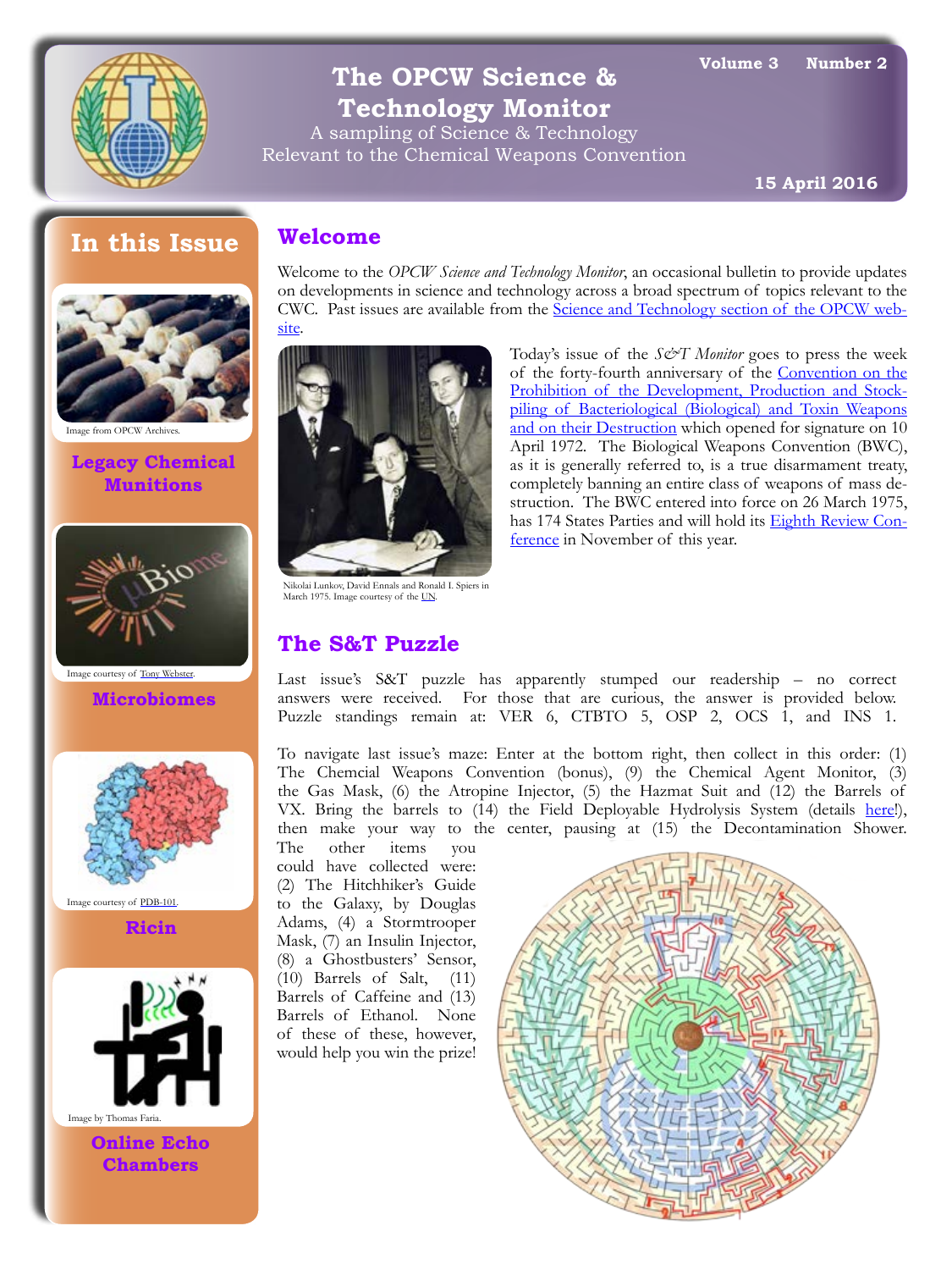# The S&T Puzzle

For this edition of the puzzle, we ask you to find a series of simple phrases. We give you symbols of chemical elements and a series of images; it is up to you to match the name of the element with one of the images to produce the phrase. As an example, if the element symbol were **Pb** (lead), the matching image would be the one on the right, to create the phrase "**lead paint**".



The person who finds the most correct phrases wins the prize: your choice of requesting a featured topic, designing a puzzle or receiving a beverage hand selected by the Science Policy Adviser. Send answers by [email](mailto:SciTech@OPCW.org). Let the games begin!

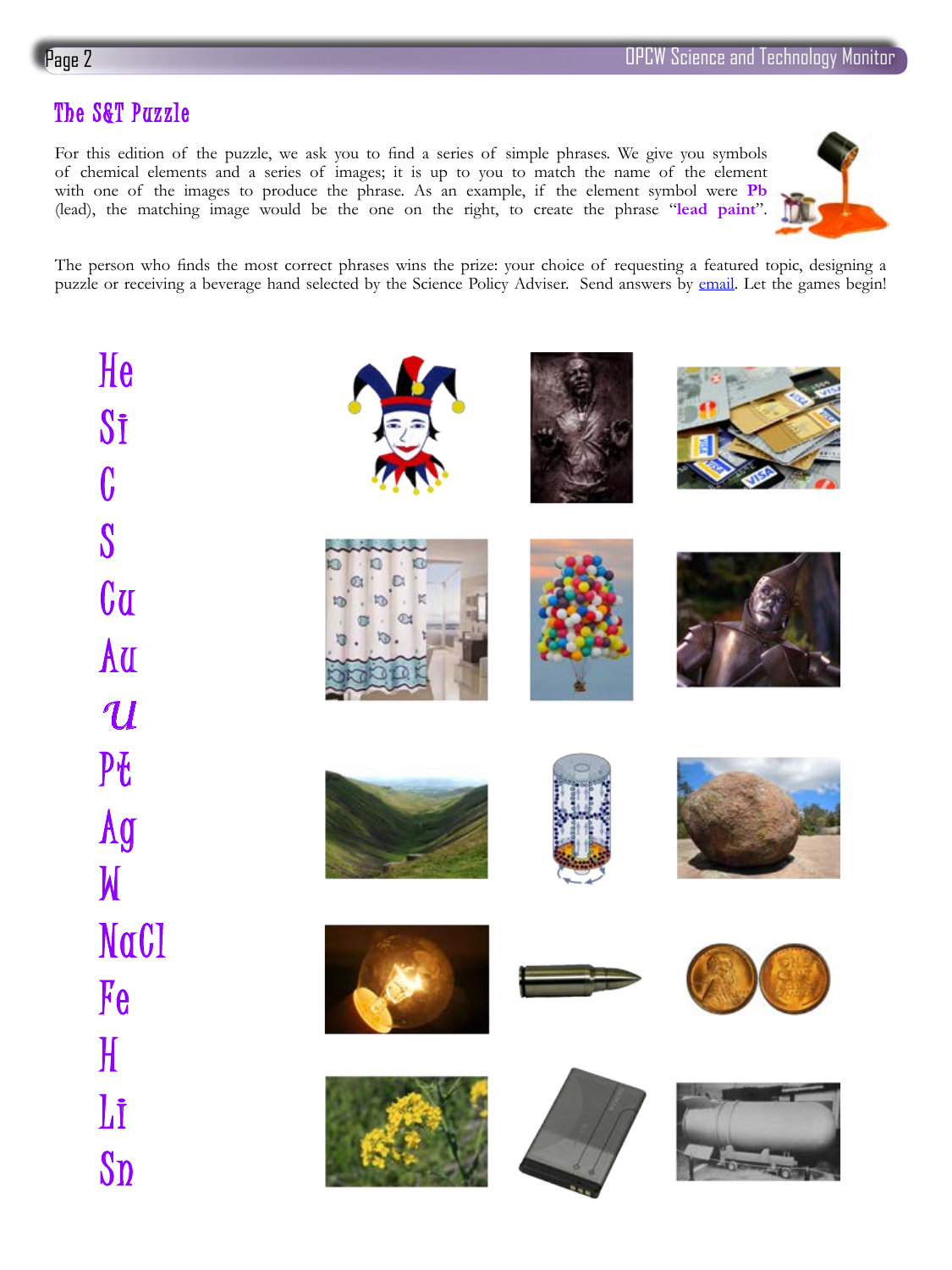# **Science Fun**

Another Easter has come and gone, leaving us with the spoils of an egg hunt! Whether made from [choco](https://www.theguardian.com/science/brain-flapping/2016/mar/24/chocolate-eggs-easter-scientific-explanation)[late](https://www.theguardian.com/science/brain-flapping/2016/mar/24/chocolate-eggs-easter-scientific-explanation) or awesomely decorated [and hardboiled](https://www.youtube.com/watch?v=lMQ_qhEeyl8), our offices ended up with no shortage of the [protein packed gelatinous](https://www.exploratorium.edu/cooking/eggs/eggcomposition.html)  [ovals;](https://www.exploratorium.edu/cooking/eggs/eggcomposition.html) inspiring us to explore the science fun of chicken eggs!



Did you know, there are an estimated 4.93 billion egg laying hens in the world, each capable of producing over 300 eggs/year? That's right, world-wide production capacity comes to about 1.48 trillion eggs per annum! Perhaps a bit too many to try and hide for the next [egg hunt.](http://blog.donders.ru.nl/?p=2352&lang=en)

Eggs are one of the most versatile culinary ingredients; they are [enjoyed](http://www.smithsonianmag.com/arts-culture/how-do-you-cook-the-perfect-egg-87844887/?no-ist) [boiled](http://www.smithsonianmag.com/smart-news/science-cooking-perfect-hard-boiled-egg-180951447/), [scrambled,](http://cooking.stackexchange.com/questions/49944/science-of-fast-high-heat-vs-slow-low-heat-scrambled-eggs-and-omelets) [fried](https://www.finedininglovers.com/stories/how-to-boil-eggs/) or [poached](http://foodslashscience.blogspot.nl/2010/01/science-behind-poaching-egg.html), and can be used as a binder and more in [cooking and baking.](https://bondingwithfood.wordpress.com/2010/03/08/the-incredible-egg/) Eggs can even be used to entertain your friends while learning about science, have you ever [squeezed an egg into a bottle](https://www.youtube.com/watch?v=28TIyWdfxxc) or [dissolved the shell to cre](https://www.youtube.com/watch?v=fEYS5i5P7YY)[ate a bouncing egg](https://www.youtube.com/watch?v=fEYS5i5P7YY)? These are but two of the many experiments you can try in your own kitchen! If you do decide to experiment at home, please cook with caution to avoid [toxic gas!](http://io9.gizmodo.com/when-you-overcook-eggs-you-turn-them-into-chemical-wea-1682497376)

[A chicken egg has three main](http://www.compoundchem.com/2016/03/26/eggs/)  [components](http://www.compoundchem.com/2016/03/26/eggs/): a calcium carbonate shell, the egg white

## **News and Updates**

### **Recent reports and publications:**

[2016 R&D Global Funding Forecast.](https://www.iriweb.org/sites/default/files/2016GlobalR%26DFundingForecast_2.pdf)

[Nature Index looks at science in Japan.](http://www.natureindex.com/supplements/nature-index-2016-japan/index)

[Preventing disease through healthy environments: a global assessment of the burden of dis](http://who.int/quantifying_ehimpacts/publications/preventing-disease/en/)[ease from environmental risks](http://who.int/quantifying_ehimpacts/publications/preventing-disease/en/), a report from the WHO.

WIPO statistics on [international intellectual property filings in 2015](http://www.wipo.int/pressroom/en/articles/2016/article_0002.html).

[Future generations](http://www.nature.com/news/future-generations-1.19430), a look at whether researchers today consider the world of tomorrow - and why they should, from Nature.

TWAS Plus, news and opportunities from The World Academy of Sciences, [January 2016](http://us10.campaign-archive2.com/?u=bb4e73b701077857682f69a6a&id=bf744417a4)  [Issue](http://us10.campaign-archive2.com/?u=bb4e73b701077857682f69a6a&id=bf744417a4).

[Evaluation of the results of the Thirty-Eighth Official OPCW Proficiency Test](https://www.opcw.org/fileadmin/OPCW/S_series/2016/en/s-1368-2016_e_.pdf) and the [status](https://www.opcw.org/fileadmin/OPCW/S_series/2016/en/s-1369-2016_e_.pdf)  [of the Designated Laboratories](https://www.opcw.org/fileadmin/OPCW/S_series/2016/en/s-1369-2016_e_.pdf).

[Report](https://www.opcw.org/fileadmin/OPCW/S_series/2016/en/s-1348-2016_e_.pdf) on the performance of the revised methodology for site selection of chemical production facilities for CWC inspection.

[Emerging Security Challenges](http://connections-qj.org/) in the spring 2016 issue of Connections.

Chemical safety and security resources from the [American Chemical Council,](https://www.americanchemistry.com/Policy/Security) the American 15.

### **Science and education tools and resources:**

[Online tutorials on chemical weapons non-proliferation](http://tutorials.nti.org/chemical-weapons-nonproliferation/introduction/) from [nti.org.](http://www.nti.org/)

[Web widget](http://www.nature.com/news/web-widget-nudges-scientists-to-share-their-data-1.19542), an online tool for sharing research data.

[Neuro-computing tools](http://www.nature.com/news/flagship-brain-project-releases-neuro-computing-tools-1.19672) available for all to use from the [Human Brain Project](https://www.humanbrainproject.eu/).

Do you want to be a rocket scientist? [There is an App](http://sciencenetlinks.com/tools/rocket-science-101-app/) for that (and [even more](http://sciencenetlinks.com/tools/) where that came from).

### **Some News from the World of Science & Technology:**

From the weeks of  $28$  [February](http://www.compoundchem.com/2016/03/06/twic06032016/) – 5 March;  $6 - 12$ ,  $13 - 19$  and  $20 - 26$  March;  $27$  March – 2 April; and  $3 - 9$  April 2016 in chemistry.

## **Legacy Chemical Munitions**

Our previous issue highlighted [sea-dumped chemical weapons](http://www.opcw.org/fileadmin/OPCW/Science_Technology/Monitor/OPCW_S_T_Monitor_3_1.pdf) and the issues they have raised; it is not only ocean depths however, that conceal chemical arsenals from historical conflicts. Unexploded munitions are still found on historical

battlefields and there are abandoned chemical munitions buried in the ground or submerged in lakes and streams in several regions of the world. Former World War I battlefields where unexploded chemical munitions might be found [\(lewisite and](http://www.springer.com/us/book/9780792351757?token=prtst0416p)  [mustard agent](http://www.springer.com/us/book/9780792351757?token=prtst0416p) in particular) are known in [Belgium](http://www.bbc.com/news/world-europe-26663643?ocid) and [France](http://www.robindesbois.org/dossiers/dechets-de-guerre/2012/Inventaire-des-dechets-de-guerre-2008-2011.html) (where there are still ["no go zones"](http://www.messynessychic.com/2015/05/26/the-real-no-go-zone-of-france-a-forbidden-no-mans-land-poisoned-by-war/)); and [China](https://www.bicc.de/uploads/tx_bicctools/paper13.pdf) has received considerable attention for the abandoned World War II chemical weapons that have been found there ([with excavation and](http://www.rsc.org/chemistryworld/2014/06/japan-second-world-war-chemical-weapons-meet-explosive-end) Warning sign on the shore of Walker Lake, Nevada, USA.



Image courtesy of [Kelapstick](https://commons.wikimedia.org/wiki/File:Walker_lake_munitions_warning.JPG).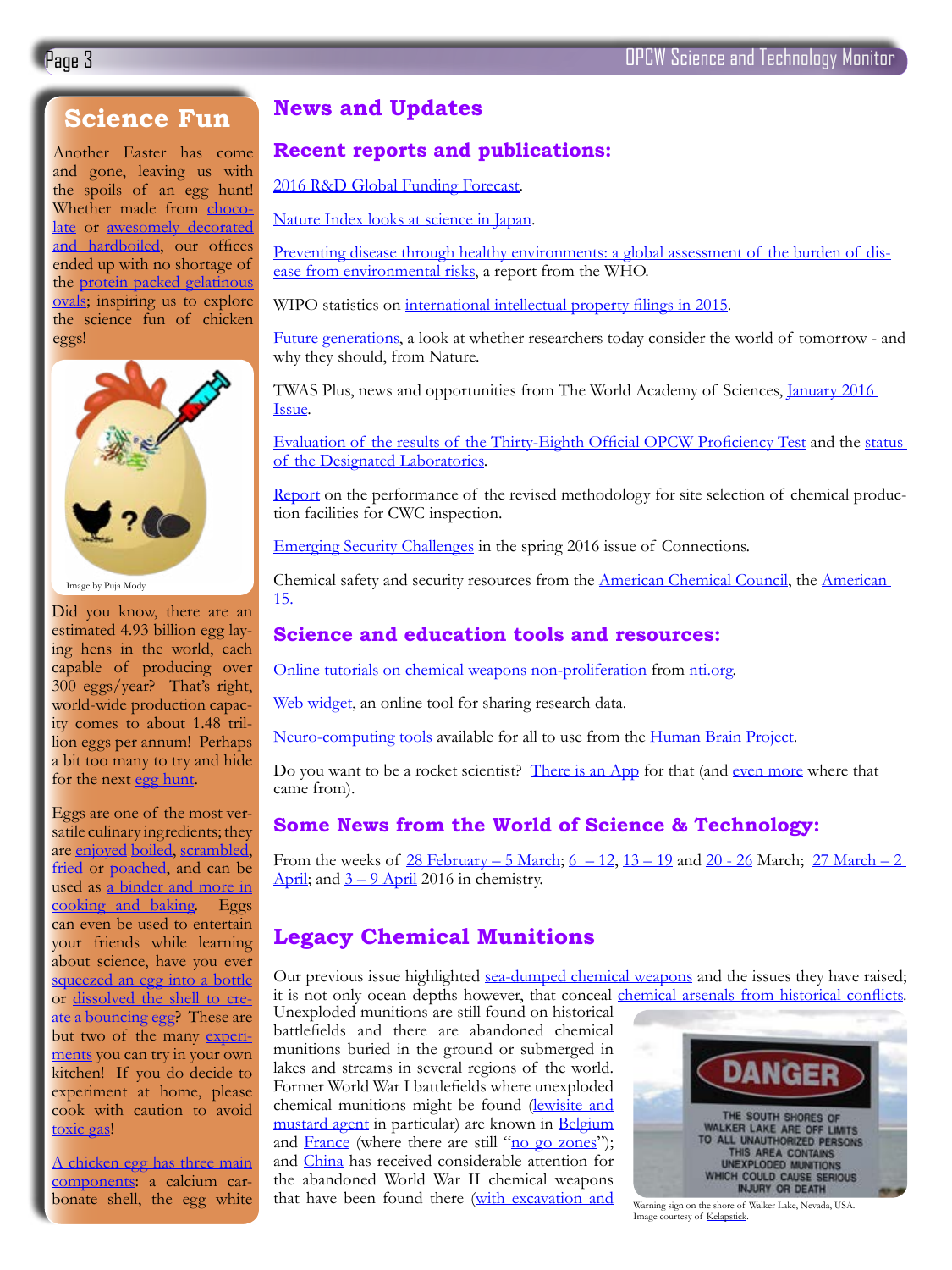or albumen which is made up of  $90\%$  water and  $10\%$  protein, and the egg yolk made up of cholesterol and fatty acids such as oleic acid. The [colours of the components](http://www.livescience.com/10043-dozen-extraordinary-egg-facts.html) [are themselves important ana](http://www.livescience.com/10043-dozen-extraordinary-egg-facts.html)[lytical tools:](http://www.livescience.com/10043-dozen-extraordinary-egg-facts.html) the colour of the yolk is indicative of a hen's diet, and pinkish or iridescent egg whites warn of spoilage (that's an important health tip, don't eat iridescent eggs!). Of course, if the eggs are really rotten, smell more than colour might give it away!

Egg whites contain long folded protein chains that denature during cooking, the result is an unwrapping of the proteins and a solidification of the egg! Scientists found a solution to this problem, demonstrating that [it is actu](http://phys.org/news/2015-01-chemists-unboil-eggs.html)[ally possible to "unboil" an](http://phys.org/news/2015-01-chemists-unboil-eggs.html) [egg](http://phys.org/news/2015-01-chemists-unboil-eggs.html) and [refold the proteins](http://onlinelibrary.wiley.com/doi/10.1002/cbic.201402427/abstract); a discovery that received the [Ig Nobel Prize in Chemistry](http://www.rsc.org/chemistryworld/2015/09/chemistry-ig-nobel-2015-unboiled-egg) [for 2015](http://www.rsc.org/chemistryworld/2015/09/chemistry-ig-nobel-2015-unboiled-egg)! Speaking of boiled eggs: Did you know, the [world record for most hard](http://www.guinnessworldrecords.com/world-records/most-boiled-eggs-to-be-peeled-and-eaten-in-a-minute)[boiled eggs peeled and eaten](http://www.guinnessworldrecords.com/world-records/most-boiled-eggs-to-be-peeled-and-eaten-in-a-minute) [in 1 minute](http://www.guinnessworldrecords.com/world-records/most-boiled-eggs-to-be-peeled-and-eaten-in-a-minute) is six? Or that the [record for most hardboiled](http://www.wdrb.com/story/23618230/joey-chestnut-wins-radcliff-egg-eating-contest) [eggs consumed,](http://www.wdrb.com/story/23618230/joey-chestnut-wins-radcliff-egg-eating-contest) 141 in eight minutes, was set in 2013?

In addition to all the food and fun that chicken eggs have to offer, they can also have biotechnological applications. Eggs can be used to produce both [viruses,](http://www.virology.ws/2009/12/10/influenza-virus-growth-in-eggs/) and [vaccines](http://www.gsk.com/en-gb/behind-the-science/patients-and-consumers/eggs-in-manufacturing/). For [flu vaccines](http://www.telegraph.co.uk/finance/newsbysector/pharmaceuticalsandchemicals/11138586/how-a-flu-vaccine-is-made-from-chicken-egg-to-syringe.html), influenza virus is actually injected into the egg where it rapidly multiplies over 72 hours, after which a complex process involving inactivation and break-up of the virus occurs, ultimately stimulating an immune response. Egg yolks are also a source for [IgY antibodies](http://www.ncbi.nlm.nih.gov/pubmed/16180988); antibodies that have use for [treating animal diseases](http://www.sciencedirect.com/science/article/pii/S0734975011001133) and [toxin detection](http://www.tandfonline.com/doi/abs/10.1080/09540105.2015.1126809)! In the technology sector, eggs have even inspired [3D printed IOT de](http://www.wired.com/2016/04/future-wildlife-conservation-electronic-vulture-egg/)[vices for wildlife conservation](http://www.wired.com/2016/04/future-wildlife-conservation-electronic-vulture-egg/)

[clean-up](http://www.rsc.org/chemistryworld/2014/06/japan-second-world-war-chemical-weapons-meet-explosive-end) projects underway at a number of sites). The reports we cite here are by no means comprehensive (we have, for example, come across reports concerning regions in [Central](http://www.prague2003.fsu.edu/content/pdf/232.pdf)  [Europe,](http://www.prague2003.fsu.edu/content/pdf/232.pdf) [Germany,](http://link.springer.com/chapter/10.1007%2F978-94-015-9115-7_3) [Iraq](http://www.nytimes.com/2014/10/24/world/middleeast/questions-answers-abandoned-chemical-weapons-in-iraq.html) and [Russia](http://www.washingtonpost.com/wp-srv/inatl/longterm/coldwar/leonidovkaa.htm) and realise there are other [known and suspected](http://www.armscontrol.org/print/2748) cases), but they highlight the [environmental risks as](https://sites.google.com/site/imcsengineers/Home/technical-articles/old-chemical-weapons) [well as the health and safety concerns](https://sites.google.com/site/imcsengineers/Home/technical-articles/old-chemical-weapons) of legacy weapons.

Buried chemical munitions pose clear hazards from the leakage and environmental fate of

Page 4 OPCW Science and Technology Monitor



Artillery Shell on Kubbar Island, Kuwait. Image courtesy of [Tom Oates](https://commons.wikimedia.org/wiki/File:Irakian_corroded_shell.jpg).

toxic chemicals ([arsenic species](http://www.scientific.net/AMR.955-959.1194) have been well studied in this context). Environmental impact of these munitions might even result from methods of disposal: [burning arsenic containing](http://www.sciencedirect.com/science/article/pii/S0048969716301115)  [munitions](http://www.sciencedirect.com/science/article/pii/S0048969716301115) in open pits for example, has spread arsenic into soils, prompting a need for [more environmentally benign procedures](http://link.springer.com/chapter/10.1007%2F978-94-015-9115-7_19#page-1). As the focus of our work is chemical agents, we often overlook that there are [additional environmental consequences](http://www.sciencedirect.com/science/article/pii/S0301479703002135) from the materials and explosives found in legacy munitions (both chemical and conventional); each with their own associated [environmental fate.](http://pubs.acs.org/isbn/9780841226326) Even bullets can leave a mark through [lead contamination at](https://www.princeton.edu/~rmizzo/firingrange.htm) [firing ranges.](https://www.princeton.edu/~rmizzo/firingrange.htm) As a consequence, we have seen reports of [munition-related ecological risk](http://www.crcnetbase.com/doi/abs/10.1201/9781420004342.ch12) [assessment](http://www.crcnetbase.com/doi/abs/10.1201/9781420004342.ch12) and ["greener munitions"](http://www.mta.ro/wp-content/uploads/2015/12/Rotariu_Traian_GSEBS_Advances-Greener-Munitions-and-Energetics_MTA_2015.pdf).

There can also be [social consequences](https://www.nonproliferation.org/wp-content/uploads/npr/deng43.pdf) to the presence of legacy chemical weapons, resulting for example from [risk of exposure to general civilian populations](http://www.telegraph.co.uk/history/britain-at-war/10172232/Lethal-relics-from-WW1-are-still-emerging.html) when buried munitions are accidentally found or handled by improperly prepared responders. In addition to civilian safety, there must be ways to [ensure the safety of those involved in disposal activities.](http://link.springer.com/chapter/10.1007%2F1-4020-3137-8_15)

While there are [proven methods for disposal of chemical agents](http://www.environet.eu/pub/pubwis/rura/7402x0187.pdf), (with [comprehensive reviews](http://pubs.acs.org/doi/abs/10.1021/cr100193y?journalCode=chreay) on the subject available), circumstances of location and the conditions of the abandoned munitions may require [approaches and technologies](http://www.sciencedirect.com/science/article/pii/S1878029612005646) tailored to a specific mission. We sometimes see reports of interesting and novel approaches as well, for example the use of [micromotorized particles.](http://pubs.acs.org/doi/abs/10.1021/nn505029k) Facilities where chemical agents were produced, stored and tested also require clean-up (an example of a former UK chemical warfare agent production and research site is described in a [2010 report on contaminated industrial site remediation\)](http://www.icevirtuallibrary.com/doi/abs/10.1680/warm.2010.163.3.95). The [containers](http://pubs.acs.org/doi/abs/10.1021/es981258g?journalCode=esthag) used for storage and any [materials](https://cfpub.epa.gov/si/si_public_record_report.cfm?dirEntryId=309231) exposed to chemical agents also require appropriate treatments.



Scanning for dangerous residue at the abandoned site of CDE Nancekuke, UK (Image courtesy of [J. Baylis and D. Allenby](http://www.icevirtuallibrary.com/doi/abs/10.1680/warm.2010.163.3.95)) and examining an unexploded WWII [munition](http://www.mil.be/nl/artikel/bom-butgenbach-was-blindganger) in Bütgenbach, Belgium (Image courtesy of [Grenz-Echo\)](http://www.grenzecho.net/).

As mechanisms of environmental fate and transport are characterized, we may find opportunities to use a variety of samples types ([plants for example](http://pubs.rsc.org/en/content/articlelanding/2012/ay/c2ay25883h#!divAbstract)) to identify both [presence](http://rspa.royalsocietypublishing.org/content/470/2168/20140076) [and previous use](http://rspa.royalsocietypublishing.org/content/470/2168/20140076) of chemical agents (this potential has been [demonstrated with nerve agents\)](http://www.rsc.org/chemistryworld/2012/10/plants-detect-nerve-agents). Opportunities for bioremediation of contaminated environments may present themselves as well: for example, the *uptake* (details [here\)](http://science.sciencemag.org/content/349/6252/1072) and *transformation* of explosive chemicals by plants is known.

Analytical methods for [finding burial locations](http://www.scientific.net/AMR.250-253.3868), [detecting munitions](http://www.scientific.net/AMR.718-720.891) and distinguishing chemical from non-chemical munitions (as age and degradation can hide identifying markings) are crucial to the [clean-up of legacy weapons.](http://www.sciencedirect.com/science/article/pii/S1878029612005622) The methods employed in this work include [x-ray](http://www.peoacwa.army.mil/wp-content/uploads/X-ray_assessment_report_Final.pdf) and [neutron activation analysis](http://ieeexplore.ieee.org/xpl/login.jsp?tp=&arnumber=173218&url=http%3A%2F%2Fieeexplore.ieee.org%2Fiel1%2F23%2F4444%2F00173218.pdf%3Farnumber%3D173218) of shells, headspace-trap GC/MS for [detecting chemical agents in](http://www.sciencedirect.com/science/article/pii/S0021967310001706)  [soil](http://www.sciencedirect.com/science/article/pii/S0021967310001706) and [real-time air monitoring systems](http://pubs.acs.org/doi/abs/10.1021/ac504001e). Equally important are methods that [simultaneously](http://onlinelibrary.wiley.com/doi/10.1002/aoc.1109/abstract)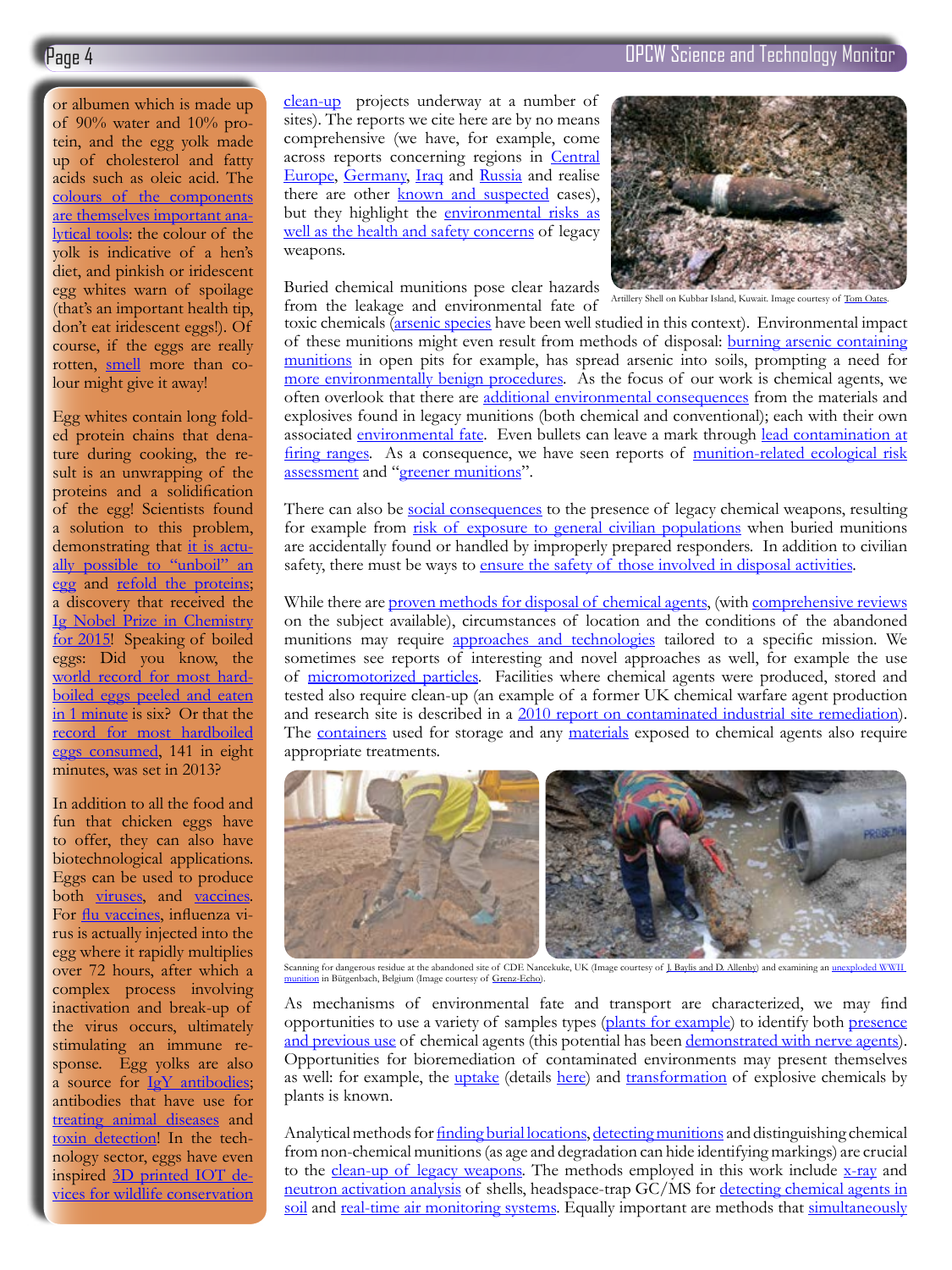### and [video games for studying](http://nightjar.exeter.ac.uk/egglab/) [camouflage](http://nightjar.exeter.ac.uk/egglab/).

We end this edition of Science Fun with one of the most important conundrums of our time. The ever evasive question: [which came](https://www.youtube.com/watch?v=1a8pI65emDE) [first, the Chicken? Or the](https://www.youtube.com/watch?v=1a8pI65emDE) [Egg?](https://www.youtube.com/watch?v=1a8pI65emDE) For your consideration, we offer two views. Since the production of eggs requires a specific protein (ovocledidin-17) found in chicken ovaries, some say that perhaps it was [the chicken that](http://gizmodo.com/5587134/scientist-we-have-proof-that-the-chicken-came-before-the-egg) [came first](http://gizmodo.com/5587134/scientist-we-have-proof-that-the-chicken-came-before-the-egg). Others, however, argue the answer can only be [the egg](http://www.popsci.com/science/article/2013-02/fyi-which-came-first-chicken-or-egg); an [egg containing a](http://science.howstuffworks.com/life/genetic/question85.htm) [genetic mutation](http://science.howstuffworks.com/life/genetic/question85.htm) that hatched into a chicken and was [borne](http://www.iflscience.com/plants-and-animals/what-came-first-chicken-or-egg) [to parents that were "almost,](http://www.iflscience.com/plants-and-animals/what-came-first-chicken-or-egg) [but not quite, chickens"](http://www.iflscience.com/plants-and-animals/what-came-first-chicken-or-egg)!

# **Upcoming S&T Related Events**

[OPCW Calendar of Events](https://www.opcw.org/fileadmin/OPCW/S_series/2016/en/s-1352-2016_e_.pdf)  [October to December 2015](https://www.opcw.org/fileadmin/OPCW/S_series/2016/en/s-1352-2016_e_.pdf)

**15 April 2016** Meeting of the Expert Working Group on Green Chemistry OPCW Headquarters The Hague, The Netherlands

**18 – 22 April 2016** 23rd Session of OPCW SAB OPCW Headquarters The Hague, The Netherlands



**26 – 27 April 2016 BWC Preparatory Committee for** [the Eighth Review Conference](http://www.unog.ch/80256EE600585943/(httpPages)/EA67F4ECEF3FD3C4C1257F39003C1347?OpenDocument) Geneva, Switzerland

#### **2 May – 10 June 2016**

[2016 Spring ConfChem: Science,](http://confchem.ccce.divched.org/2016SpringConfChem)  Disarmament, and Diplomacy [in Chemical Education: The](http://confchem.ccce.divched.org/2016SpringConfChem)  [Example of the Organisation](http://confchem.ccce.divched.org/2016SpringConfChem)  [for the Prohibition of Chemical](http://confchem.ccce.divched.org/2016SpringConfChem)  [Weapons.](http://confchem.ccce.divched.org/2016SpringConfChem) A virtual Conference Papers will be posted on a weekly basis followed by online questions and comments.

[detect chemical agents and their environmental degradation products.](http://onlinelibrary.wiley.com/doi/10.1002/aoc.1109/abstract) Methods are also needed for detecting buried and [sunken munitions.](http://www.scientific.net/AMR.878.558) Data collected from clean-up operations can also produce information with forensic value: for example, the ability to [identify chemical agents](http://www.sciencedirect.com/science/article/pii/S002196730501928X) [used by different branches within an armed forces](http://www.sciencedirect.com/science/article/pii/S002196730501928X) through distinguishable impurity profiles. Moving to modern conflict zones, the use of [media monitoring \(and perhaps social media\)](http://www.scidev.net/global/conflict/analysis-blog/view-on-private-sector-media-map-cluster-bomb-legacy.html) has been suggested as a way to ensure we don't lose track of where unexploded munitions (of any kind) may be located – potentially allowing us to remove a future hazard.

## **Microbiomes**



We all know that our bodies coexist with a multitude of microbial species, have you ever thought about just how diverse that multitude truly is? [Would a map of your microbial](http://www.pnas.org/content/112/17/E2120.full.pd)  [diversity appear as in the image at left](http://www.pnas.org/content/112/17/E2120.full.pd)? What about inside your body, where the diversity of gut bacteria is thought to collectively contain [at least 100 times as many genes as the human](http://www.ncbi.nlm.nih.gov/pmc/articles/PMC3027896/)  [genome](http://www.ncbi.nlm.nih.gov/pmc/articles/PMC3027896/). It has been said that we are actually ["supraorganisms](http://www.ncbi.nlm.nih.gov/pmc/articles/PMC3709439/)" made up of thousands of species of microbes interacting with our human cells. Just how many microbes do you carry

Microbial diversity on a person's skin. Image courtesy of [Bouslimani et al](http://www.pnas.org/content/112/17/E2120.full.pd).

with you? Perhaps you have heard that there are 10 times more bacterial cells on your body than human cells? [It turns out that is not actually true, it is much closer to 1:1](http://www.nature.com/news/scientists-bust-myth-that-our-bodies-have-more-bacteria-than-human-cells-1.19136); that's still quite a large amount of bacteria if you consider a human is made up of between [one trillion and](http://www.tandfonline.com/doi/full/10.3109/03014460.2013.807878) [10 quadrillion cells](http://www.tandfonline.com/doi/full/10.3109/03014460.2013.807878)! The collection of microbes in and on our bodies (our microbiota) define the [human microbiome](http://www.nih.gov/news-events/news-releases/nih-human-microbiome-project-defines-normal-bacterial-makeup-body).

There should be no surprise that as a supraorganism of interacting human and microbial cells, your health (both physical and [mental\)](https://www.sciencenews.org/article/microbes-can-play-games-mind) and [response to medication](https://www.technologyreview.com/s/600747/unraveling-the-mysterious-function-of-the-microbiome/) might be influenced by your personal [microbiome.](http://www.nature.com/nature/supplements/innovationsin/microbiome/) This has created many new opportunities for [healthcare](http://www.nature.com/news/microbiome-therapy-gains-market-traction-1.15210) (especially [personalized medicine](http://onlinelibrary.wiley.com/doi/10.1002/ddr.21095/abstract)). Studies have shown [higher risk for babies to develop asthma](https://www.sciencenews.org/article/babies-low-key-gut-bacteria-higher-risk-asthma) if levels of certain gut bacteria are low (details [here](http://stm.sciencemag.org/content/7/307/307fs39)); and how microbes that influence human cell division may also [induce cancer](http://jmm.microbiologyresearch.org/content/journal/jmm/10.1099/jmm.0.007302-0#tab2), while other microbes may actually provide [opportunities to treat it](http://www.popsci.com/microbiome-may-hold-key-cancer-treatment) (details [here\)](http://science.sciencemag.org/content/348/6230/80).

[The human gut microbiota](http://www.nature.com/nature/journal/v464/n7285/full/nature08821.html) contains at least 160 different microbial species that [vary with sex, ethnicity, age and diet](http://www.gastrojournal.org/article/S0016-5085(14)00143-7/abstract?referrer=http%3A%2F%2Fwww.ncbi.nlm.nih.gov%2Fpubmed%2F24486050%2F). These [gut](http://www.sciencedirect.com/science/article/pii/S1075996405000685) [microbes](http://www.sciencedirect.com/science/article/pii/S1075996405000685) influence digestion and absorption of nutrients into our bodies, [influence our immune system](http://www.sciencedirect.com/science/article/pii/S0165247805000052) and can even [influence brain](http://www.nature.com/news/the-tantalizing-links-between-gut-microbes-and-the-brain-1.18557)  [development](http://www.nature.com/news/the-tantalizing-links-between-gut-microbes-and-the-brain-1.18557). Linkages between gut and brain affect **[blood-brain](http://stm.sciencemag.org/content/6/263/263ra158)**[barrier permeability](http://stm.sciencemag.org/content/6/263/263ra158), as well as [brain development and behaviour.](http://www.pnas.org/content/108/7/3047)



Proportion of microbial vs human genes in the human body. Image courtesy of  $\Delta$ MNH.

In medical research, the possibility for linkages to the gut microbiome are being explored with [obesity](http://science.time.com/2013/08/29/you-are-your-bacteria-how-the-gut-microbiome-influences-health/) (is there [a causal relationship?](http://www.sciencedirect.com/science/article/pii/S2212877812000051)), [allergies,](http://www.nature.com/nature/journal/v479/n7374_supp/full/479S5a.html) [arthritis](http://www.ncbi.nlm.nih.gov/pmc/articles/PMC3275101/), [intestinal disorders,](http://www.ncbi.nlm.nih.gov/pmc/articles/PMC3561825/) [visceral](http://www.jnmjournal.org/journal/view.html?uid=943&vmd=Full) [pain](http://www.jnmjournal.org/journal/view.html?uid=943&vmd=Full), [cardiovascular disease](http://www.popsci.com/microbial-contribution-to-cardiovascular-disease) (details [here\)](http://www.cell.com/cell/fulltext/S0092-8674(16)30113-1), [central nervous system disorders](http://www.ncbi.nlm.nih.gov/pmc/articles/PMC4062078/) and even [autism](http://www.clinicaltherapeutics.com/article/S0149-2918(15)00225-8/abstract) [spectrum disorders.](http://www.clinicaltherapeutics.com/article/S0149-2918(15)00225-8/abstract) The gut microbiome has also been shown to be [a source for therapeutic](http://www.ncbi.nlm.nih.gov/pmc/articles/PMC3679281/) [targets.](http://www.ncbi.nlm.nih.gov/pmc/articles/PMC3679281/)

[Fecal transplants](http://www.ncbi.nlm.nih.gov/pmc/articles/PMC4749851/), where gut microbiota of a healthy individual are transferred into the intestine of an unhealthy person, have [been used sporadically for over 50 years](http://www.ncbi.nlm.nih.gov/pubmed/22183182/) in applications such as the [treatment of Clostridium difficile infection](https://www.sciencenews.org/article/poop-transplant-pills-treat-intestinal-infection) (details [here](http://jama.jamanetwork.com/article.aspx?articleid=1916296)). If you are healthy, you can [donate some of your own microbiome](http://www.openbiome.org/) to help others. Other applications include controlling the microbiome for [treating depression](http://www.scientificamerican.com/article/mental-health-may-depend-on-creatures-in-the-gut/) [\(clinical trials](https://clinicaltrials.gov/ct2/show/NCT02330068) are underway).

Children, especially infants, may not have a fully developed microbiome, requiring further understanding of the benefits and side effects of using [microbiome-altering treatments](http://www.nature.com/pr/journal/vaop/ncurrent/abs/pr201648a.html). The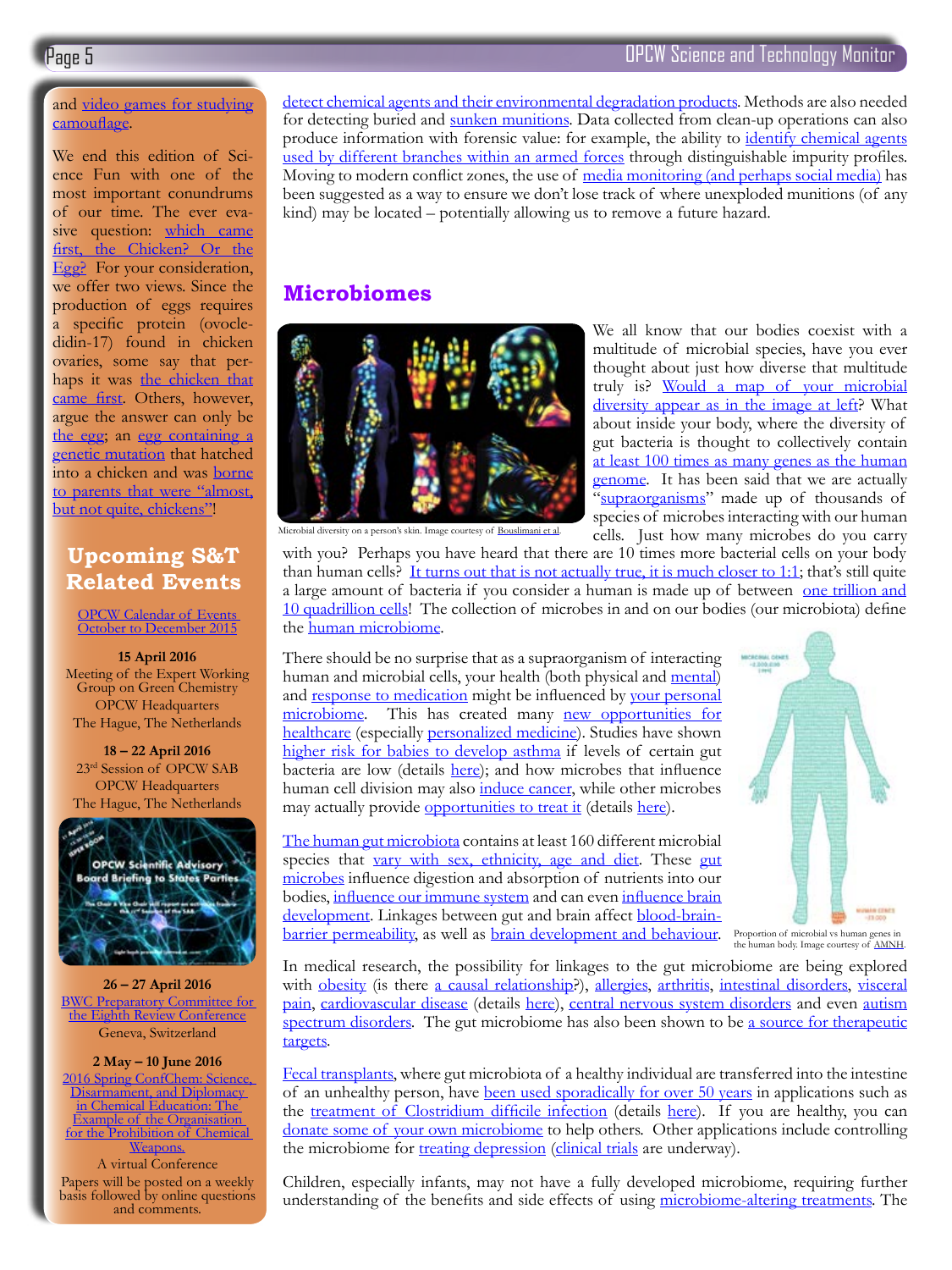## Page 6  $\blacksquare$  OPCW Science and Technology Monitor



#### **5 May 2016** [Science Diplomacy 2016](http://www.aaas.org/sciencediplomacy2016) Washington DC, USA

**26 – 28 May 2016** 23rd Symposium on Chemical and **[Science Education](http://www.idn.uni-bremen.de/chemiedidaktik/symp2016/index.html)** TU Dortmund, Germany

**30 May – 3 June 2016** [European Space Solutions](http://www.european-space-solutions.eu/) The Hague, The Netherlands

**1 – 2 June 2016** [CBRNeConvergenceAsia](http://www.cbrneworld.com/cbrneconvergenceasia#axzz3wWAsyOcZ) Tokyo, Japan

**6 – 9 June 2016** [2016 BIO International](http://convention.bio.org/2016/)  **[Convention](http://convention.bio.org/2016/)** San Francisco, CA, USA

**7 – 8 June 2016**  $5<sup>th</sup>$  Internet of Things Event High Tech Campus Eindhoven, The Netherlands

**8 – 10 June 2016** [12th International Symposium on](http://www.foi.se/cbw)  Protection against Chemical and **[Biological Warfare Agents](http://www.foi.se/cbw)** Stockholm, Sweden

**9 – 11 June 2016** [ECSITE Annual Conference 2016](http://www.ecsite.eu/annual-conference) Graz, Austria

**20 – 22 June 2016** OPCW SAB Workshop on Chemical Forensics Helsinki, Finland

gut microbiome of a newborn can be influenced by [delivery method](http://www.pnas.org/content/107/26/11971.abstract) and [maternal stress](http://press.endocrine.org/doi/10.1210/en.2015-1177), studies on [pre-term births](http://microbiomejournal.biomedcentral.com/articles/10.1186/2049-2618-1-20) have indicated a temporal component to microbiome development, and antibiotic use during critical phases of infant development can produce [long-term metabolic](http://www.cell.com/abstract/S0092-8674(14)00821-6)  [consequences](http://www.cell.com/abstract/S0092-8674(14)00821-6) and [increased risk of certain allergies.](http://journals.lww.com/epidem/Citation/2013/03000/Mother_s_and_Offspring_s_Use_of_Antibiotics_and.19.aspx)

Influencing and controlling microbiomes has much broader applications than human health, with many opportunities recognized for solving real-world problems through microbial [symbioses.](http://www.sciencedirect.com/science/article/pii/S095816691500107X) Plant microbiomes can improve the [resilience of crops to unfavorable climates,](http://blogs.scientificamerican.com/guest-blog/turning-to-bacteria-to-fight-the-effects-of-climate-change/) [promote drought resistance,](http://journals.plos.org/plosone/article?id=10.1371/journal.pone.0048479) [reduce dependence on fertilizers and pesticides,](http://www.scientificamerican.com/article/microbes-help-grow-better-crops/) and [restrict access](http://onlinelibrary.wiley.com/doi/10.1111/j.1365-313X.2012.05116.x/full) [of pathogens;](http://onlinelibrary.wiley.com/doi/10.1111/j.1365-313X.2012.05116.x/full) with [biotechnology start-up companies](https://www.technologyreview.com/s/600831/startup-bets-its-magic-touch-on-seeds-can-boost-crop-yields/) already inspired! Microbial communities might [influence oil extraction](http://www.mcclatchydc.com/news/nation-world/national/article29115688.html) from [shale rock](http://www.chemistryviews.org/details/news/8213911/Searching_for_Microbes_in_Shale_Rock.html) or be used as [a living \(and non-toxic\) dye](http://www.popsci.com/in-living-color-microbes-make-tomorrows-ink).

The use of [meta-genomics](http://sciencearchive.org.au/nova/newscientist/ns_diagrams/078ns_002image1.jpg) allows the [characterization of complete microbial communities,](http://www.ncbi.nlm.nih.gov/pmc/articles/PMC3351745/) in effect the ability to measure the microbiome of not just individual humans, but whole urban [environments.](http://www.metasub.org/) Yes, even [cities](http://www.pathomap.org/) and [transportation systems](http://weill.cornell.edu/news/pr/2015/02/researchers-produce-first-map-of-new-york-city-subway-system-microbes-christopher-mason.html) have their own unique microbiomes (studies that can [really get people talking](http://phenomena.nationalgeographic.com/2015/02/10/theres-no-plague-on-the-nyc-subway-no-platypuses-either/) and [inspire art\)](http://www.sciencefriday.com/videos/swabbing-new-york-citys-subways-for-art/).

Having maps of microbial communities (and having the ability to recognize specific organisms that are unique to certain locations) has applications in investigations, identifying the geographic [source of dust particles](http://journals.plos.org/plosone/article?id=10.1371/journal.pone.0122605), [tracking the route of disease transmission](http://www.food.dtu.dk/english/News/2015/08/Toilet-waste-provides-knowledge-about-diseases%E2%80%99-global-transmission-routes?id=52ddfaa3-7ae0-45ee-9332-bfdbbcd1da77) (details [here\)](http://www.nature.com/articles/srep11444), tracking microbiological change due to natural events (such as a **[hurricane](http://qz.com/340259/hurricane-sandy-turned-a-new-york-subway-station-into-a-petri-dish-of-antarctic-bacteria/)**) and actually identifying individuals by their ["gut print](http://phys.org/news/2015-05-application-classic-algorithm-uniquely-individuals.html)" (raising new [privacy concerns\)](http://www.nature.com/news/microbiomes-raise-privacy-concerns-1.17527).

The benefit from understanding microbiomes has prompted a call for a global microbiome [initiative](http://www.nature.com/news/microbiology-create-a-global-microbiome-effort-1.18636). In regard to human health, the **Human Microbiome Project** just might lead to a [change in the way we practice medicine.](http://io9.gizmodo.com/5920874/10-ways-the-human-microbiome-project-could-change-the-future-of-science-and-medicine)

## **Ricin**

[Ricin,](http://www.opcw.org/fileadmin/OPCW/SAB/en/sab-21-wp05_e_.pdf) a [Type II ribosome-inactivating protein \(RIP\),](http://www.sciencedirect.com/science/article/pii/S1357303915003163) is the only protein toxin listed in the [Schedules of the Chemical Weapons Convention](https://www.opcw.org/chemical-weapons-convention/annexes/annex-on-chemicals/) and is infamous for [centuries of accidental and](http://www.mdpi.com/2072-6651/3/10/1332?trendmd-shared=0) [intentional poisonings.](http://www.mdpi.com/2072-6651/3/10/1332?trendmd-shared=0) The toxin has been [weaponised in past military programmes,](http://membercentral.aaas.org/blogs/scientia/beans-weapon-discovery-ricin) implicated in assassinations (there is that very famous case involving an <u>[umbrella](http://www.npr.org/templates/story/story.php?storyId=221821881)</u>), appeared in **TV** shows and has received [considerable attention](http://medpress.com.pl/pubmed.php?article=231162) in the context of [bioterrorism.](https://www.fas.org/sgp/crs/terror/RS21383.pdf)



Ricin produces its toxic effects through ribosome [inactivation](http://link.springer.com/referenceworkentry/10.1007/978-94-007-6645-7_1-2), which prevents protein synthesis and induces cell death; a process with potential use in [chemotherapy](http://link.springer.com/article/10.1007%2Fs13277-015-4028-4) (Anticancer Immunotoxin [Therapy\)](http://theoncologist.alphamedpress.org/content/20/2/176.short). Ricin is composed of two subunits (A and B chains) linked through a disulphide bond. The A chain is responsible for inhibiting protein synthesis, while the B chain enables the protein to [gain entry into a cell](http://www.mdpi.com/2072-6651/7/1/49) (for which there are a number of [mechanisms\)](http://www.mdpi.com/2072-6651/7/11/4817). The median lethal dose  $(LD_{50})$  is dependent on route of exposure, with the  $LD_{50}$  for **<u>aerosol</u>** or injected exposure about  $1000$  times lower than an oral dose ( $\sim$ 20 vs.  $\approx$  20,000  $\mu$ g/kg).

*Ricinus communis* fruit. Image courtesy of [Wikimedia](https://commons.wikimedia.org/wiki/File:Ricinus_communis_(Ricin_2).jpg).

The toxin is naturally produced in the [seeds of the castor bean plant,](http://www.indianjournals.com/ijor.aspx?target=ijor:vetos&volume=28&issue=3&article=012) *Ricinus communis*; the same seeds that provide *[castor oil](http://www.sciencedirect.com/science/article/pii/S0960852405002026)* and its derivatives; chemicals with a market size expected to reach [1.81 Billion US Dollars by the year 2020.](http://www.radiantinsights.com/research/castor-oil-and-derivatives-market-analysis-by-product-sebacic-acid-undecylenic-acid-castor-wax-dehydrated-castor-oil-by-application-lubricants-surface-coatings-biodiesel-cosmetics-amp-pharmaceuticals-plastics-amp-resins-and-segment-forecasts-to-2020) Current worldwide production of castor seeds is estimated at over one-million metric tonnes per year. The oil is used in [lubricants, cosmetics,](http://onlinelibrary.wiley.com/doi/10.1002/ejlt.200900138/abstract) [paints and more](http://onlinelibrary.wiley.com/doi/10.1002/ejlt.200900138/abstract), and to produce [biofuels](http://articles.extension.org/pages/70442/castor-bean-for-biofuel-production) (including [biodiesel from raw castor oil](http://www.sciencedirect.com/science/article/pii/S0360544213001242)). Castor meal leftover from oil extraction is even used to **feed livestock** (provided it is detoxified).

Concerns about [ricin and bioterrorism](http://link.springer.com/referenceworkentry/10.1007%2F978-94-007-5869-8_6) have initiated considerable efforts for developing [detection](http://www.sciencedirect.com/science/article/pii/S0734975014001876) [methods;](http://www.sciencedirect.com/science/article/pii/S0734975014001876) these efforts have produced recommendations for the use of [mass-spectrometry](http://www.mdpi.com/2072-6651/7/12/4854?trendmd-shared=0) and [immunological assays](http://www.mdpi.com/2072-6651/7/12/4858?trendmd-shared=0) (methods often [used in combination for ricin analysis](http://www.sciencedirect.com/science/article/pii/S0041010115000069)), [characterized](http://www.mdpi.com/2072-6651/7/12/4856) [reference materials](http://www.mdpi.com/2072-6651/7/12/4856) and protocols for [inter-laboratory proficiency tests](http://www.mdpi.com/2072-6651/7/12/4859?trendmd-shared=0). Detection of the toxin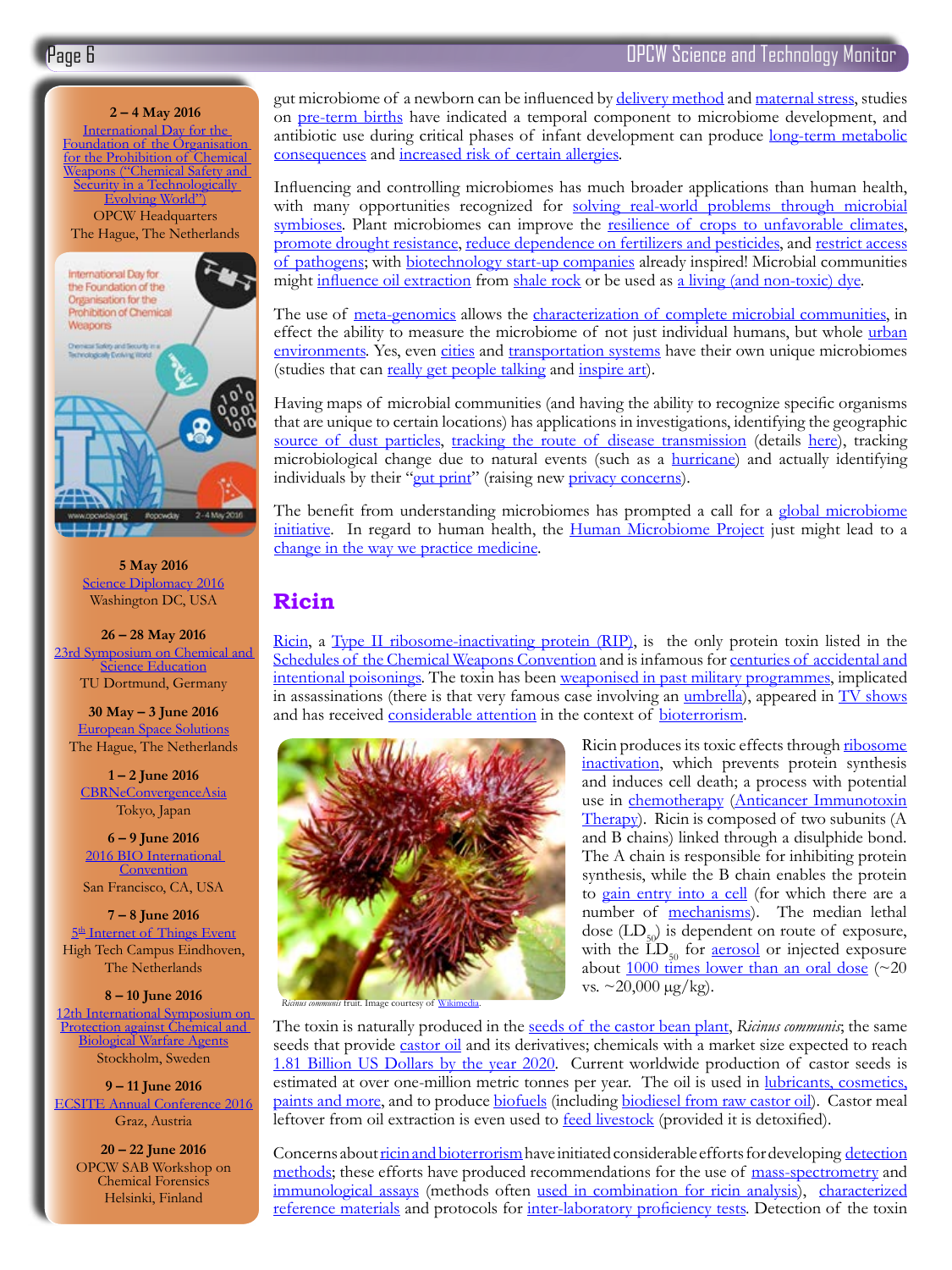**22 – 24 June 2016** [Industrial Technologies 2016](http://www.industrialtechnologies2016.eu/) Amsterdam, The Netherlands

**13 July 2016** ["Science for Diplomats"](https://www.opcw.org/special-sections/science-technology/science-for-diplomats/) at [EC-82](https://www.opcw.org/?id=2623) Report on Chemical Forensics Workshop OPCW Headquarters, The Hague, **Netherlands** 

#### **11 – 16 July 2016**

[AAAS-TWAS Course on Science](http://twas.org/node/11557)  [Diplomacy 2016](http://twas.org/node/11557) Trieste, Italy

**18 – 22 July 2016** [The International Conference](http://sites.uom.ac.mu/icpac2016/)  on Pure and Applied Chemistry [\(ICPAC 2016\)](http://sites.uom.ac.mu/icpac2016/) "Emerging Trends in Chemical Sciences'

Flic en Flac, Mauritius

#### **8 – 12 August 2016**

[BWC Preparatory Committee for](http://www.unog.ch/80256EE600585943/(httpPages)/EA67F4ECEF3FD3C4C1257F39003C1347?OpenDocument)  [the Eighth Review Conference](http://www.unog.ch/80256EE600585943/(httpPages)/EA67F4ECEF3FD3C4C1257F39003C1347?OpenDocument)  [\(continued\)](http://www.unog.ch/80256EE600585943/(httpPages)/EA67F4ECEF3FD3C4C1257F39003C1347?OpenDocument) Geneva, Switzerland

#### **15 – 20 August 2016**

[24th IUPAC International](http://www.icce2016.org.my/)  Conference on Chemistry [Education \(ICCE 2016\)](http://www.icce2016.org.my/) Kuching, Malaysia

**Abstract submission open until 30 April for a CWC Symposium at ICCE2016!**

#### **21 – 25 August 2016**

252<sup>nd</sup> American Chemical Society [National Meeting & Exposition](http://www.acs.org/content/acs/en/meetings/fall-2016.html) Philadelphia, PA, USA

**4 – 7 September 2016** [52nd Congress of the European](http://www.eurotox2016.com/)  Societies of Toxicology [\(EUROTOX2016\)](http://www.eurotox2016.com/) Istanbul, Turkey

#### **4 – 8 September 2016**

[6th International IUPAC](http://www.greeniupac2016.eu/wordpress/)  [Conference On Green Chemistry](http://www.greeniupac2016.eu/wordpress/) Venice, Italy

#### **4 – 9 September**

[Asser Institute Summer](http://www.asser.nl/education-training/summer-programmes-2016/disarmament/)  Programme on Disarmament and [Non-Proliferation of Weapons of](http://www.asser.nl/education-training/summer-programmes-2016/disarmament/)  [Mass Destruction in a Changing](http://www.asser.nl/education-training/summer-programmes-2016/disarmament/)  [World](http://www.asser.nl/education-training/summer-programmes-2016/disarmament/)

The Hague, The Netherlands

**11 - 16 September 2016** [6TH EuCheMS Congress](http://euchems-seville2016.eu/) Seville, Spain

**29 – 30 September 2016** [Science and Policy-Making: to-](http://www.ingsa.org/events/2016-conference/)<br>[wards a new dialogue](http://www.ingsa.org/events/2016-conference/) Brussels, Belgium

in [food matrices](http://www.omicsonline.org/open-access/quantitative-analysis-of-labrine-and-ricinine-spiked-into-selected-food-matrices-by-liquid-chromatographytandem-mass-spectrometry-2157-7064.1000265.php?aid=40426) [and biomedical samples](http://pubs.acs.org/doi/abs/10.1021/acs.analchem.5b01900) are of particular interest. The effects of the food matrix and [storage conditions](http://www.sciencedirect.com/science/article/pii/S0278691515000721) are an important aspect of this work, as is [the development of](http://www.mdpi.com/2072-6651/7/6/2135) [methods to improve sample throughput](http://www.mdpi.com/2072-6651/7/6/2135). Other efforts have focused on the development of biosensors and [microfluidic devices](http://www.sciencedirect.com/science/article/pii/S0925400515300022) for [point of care detection.](http://pubs.rsc.org/en/Content/ArticleLanding/2015/LC/C5LC00178A#!divAbstract) With a variety of [aptamers](http://www.hindawi.com/journals/bmri/2015/419318/) and [monoclonal antibodies](http://link.springer.com/article/10.1007%2Fs11468-015-9969-3) developed for toxin detection, a broad range of detection technologies have been reported, such as [paper](http://pubs.rsc.org/en/Content/ArticleLanding/2015/LC/c5lc00731c#!divAbstract) and [aptamer](http://pubs.rsc.org/En/content/articlelanding/2015/cc/c5cc05933j#!divAbstract) based electrochemical devices, ["chemical](http://pubs.rsc.org/en/Content/ArticleLanding/2015/RA/c5ra08857g#!divAbstract) [tongues"](http://pubs.rsc.org/en/Content/ArticleLanding/2015/RA/c5ra08857g#!divAbstract), [piezoresistive microcantilevers,](http://scitation.aip.org/content/aip/journal/adva/5/4/10.1063/1.4907996) [immuno–PCR assays](http://link.springer.com/protocol/10.1007%2F978-1-4939-2742-5_14) (this can involve [antibody](http://pubs.acs.org/doi/abs/10.1021/acs.analchem.5b00322) [coated beads\)](http://pubs.acs.org/doi/abs/10.1021/acs.analchem.5b00322), [surface plasmon resonance based systems](http://pubs.rsc.org/en/content/articlelanding/2015/ra/c4ra17327a#!divAbstract) (including those with [nanoparticle](http://www.ncbi.nlm.nih.gov/pmc/articles/PMC4385201/) [enhancement\)](http://www.ncbi.nlm.nih.gov/pmc/articles/PMC4385201/) and [nanoparticle based colorimetric systems](http://pubs.rsc.org/en/content/articlelanding/2015/ra/c4ra17327a#!divAbstract).

[Vaccines](http://cvi.asm.org/content/22/12/1285.abstract) to protect against ricin poisoning have also generated interest.  $\overline{RiVAX^{TM}}$  and  $\overline{RVEc^{TM}}$ have successfully completed Phase I clinical trials and [further development of vaccines](http://www.tandfonline.com/doi/abs/10.1586/14760584.2016.1168701?journalCode=ierv20) is ongoing. The [assessment](http://www.sciencedirect.com/science/article/pii/S0022175915001623) and [engineering](http://www.jbc.org/content/290/46/27880.abstract) of [antibodies](http://www.nature.com/articles/srep22721) that [neutralise](http://www.google.com/patents/US20130058962) ricin [\(mAb 4C13](http://www.sciencedirect.com/science/article/pii/S0264410X15009135) for example), represents another active field of study. Cocktails that can [neutralise ricin and other](http://www.sciencedirect.com/science/article/pii/S0041010114003109) [toxins simultaneously,](http://www.sciencedirect.com/science/article/pii/S0041010114003109) the use of [pulsed electric fields to neutralise](http://www.nature.com/articles/srep18781) ricin in mice and [natural](http://www.ncbi.nlm.nih.gov/pmc/articles/PMC3705290/) [compounds that can inhibit biological toxins in food matrices](http://www.ncbi.nlm.nih.gov/pmc/articles/PMC3705290/), have also been reported.

With the concerns raised regarding bioterrorism and applications in biomedicine (chemotherapy and countermeasures) research on [ricin and other toxins](http://www.opcw.org/fileadmin/OPCW/Science_Technology/Biological_Toxins_and_their_Relative_Toxicity_.pdf) will only continue into the foreseeable future – interesting developments are sure to follow!

## **Stuck in a Bubble? Online Echo Chambers**

For the final feature, we look to an issue that comes up often – with all the information we have access to, and all of the online tools that "find" information for us, is there a danger of bias?

We live in a world that connects us to a [continually expanding pool of information](https://web-assets.domo.com/blog/wp-content/uploads/2015/08/15_domo_data-never-sleeps-3_final1.png), bringing opportunities to acquire and share both knowledge and experience with others across the globe. With so much information available, there comes a challenge to [avoid becoming trapped](http://www.wired.co.uk/news/archive/2013-05/1/online-stubbornness) [within a space where only similar opinions and viewpoints are found](http://www.wired.co.uk/news/archive/2013-05/1/online-stubbornness) - for if those opinions are misinformed, [how would we know](http://arxiv.org/abs/1502.07162)? Such spaces, which can actually result from the way in which we access information, are known as ["Echo Chambers" or "Filter Bubbles"](http://www.ted.com/talks/eli_pariser_beware_online_filter_bubbles#t-521408).

How do these spaces form? First, navigating and smoothening our experience across the vast unstructured information space requires [algorithms and curating tools](https://www.google.com/insidesearch/howsearchworks/thestory/) (e.g. Google). These tools work by selecting websites through criteria such as interconnected links, filtering "spam" and reviewing previously searched or downloaded content to give the users the most relevant results. Similarly, [social networks \(e.g. Facebook\)](http://time.com/3950525/facebook-news-feed-algorithm/) use [algorithms to notice from whom and](http://sproutsocial.com/insights/facebook-news-feed-algorithm-guide/) [to what types of posts users respond to](http://sproutsocial.com/insights/facebook-news-feed-algorithm-guide/) with interest. Next, these websites provide users with additional tools to define the types of information they want to see, which reduces their exposure to other types of information. An unintended consequence can be that internet users find themselves seeing a single viewpoint or interpretation of the information being accessed (this becomes a particular issue of concern in political campaigns and discussions of [issues of](http://www.nature.com/nclimate/journal/v5/n8/full/nclimate2732.html) [global concern](http://www.nature.com/nclimate/journal/v5/n8/full/nclimate2732.html)).



The positive side is that we find the information we think is most useful to us; the negative is that content can become limited to our own or similar viewpoints that only serve to reinforce our opinions. This is [confirmation bias](https://www.sciencedaily.com/terms/confirmation_bias.htm), which can contribute to the spreading and reinforcement [of biased information](http://www.iflscience.com/technology/facebook-echo-chambers-help-spread-and-reinforce-misinformation) (details [here](http://www.pnas.org/content/113/3/554)). This phenomena is not exclusive to the internet as has been [evidenced in some policy networks;](http://www.nature.com/nclimate/journal/v5/n8/full/nclimate2666.html#access) the internet does however, provide an ideal means for it to spread with examples reported from **[Blogs](http://comp.social.gatech.edu/papers/hicss09.echo.gilbert.pdf)**, on [Facebook](http://phys.org/news/2016-01-facebook-online-users-views-echo.html) and on [Twitter](http://www.sciencedirect.com/science/article/pii/S0959378015000369). For the speed in some limited to us; the negative is that<br>content can become limited to our own or similar<br>invisions. This is confirmation bias, which can<br>contribute to the <u>spreading and reinforcement</u><br>of Diased informati

The digital wildfires that can result from the spread of online misinformation have been